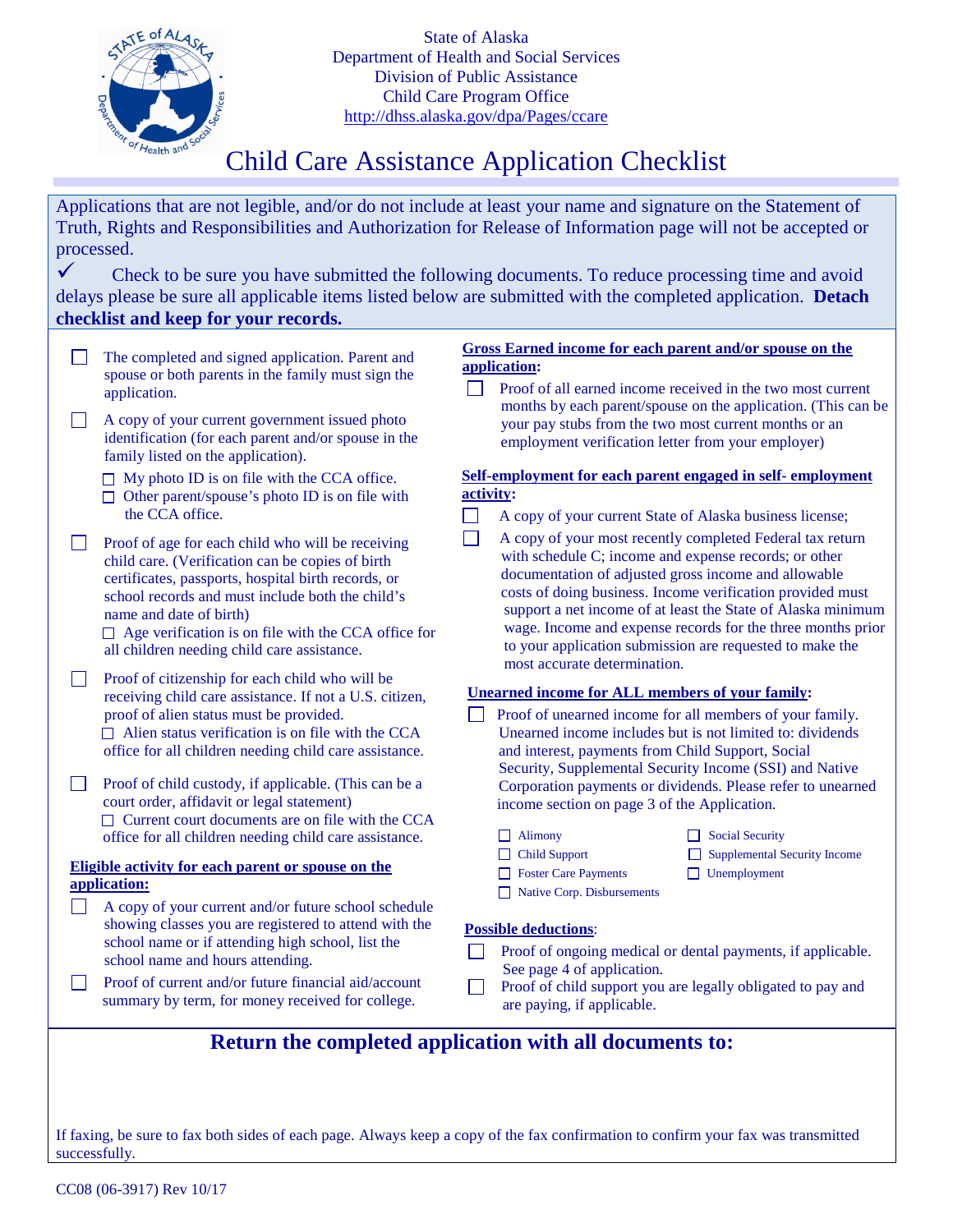## **Child Care Assistance Program General Information**

**Who do I contact if I need help filling out the application or have questions?** If you have questions or need assistance in completing your application, please contact your local child care assistance office (noted at the bottom of the previous page).

**When do benefits begin if I am determined eligible?** If eligible, your certification period will begin the date you submitted your signed application, as long as all the required documentation is received within 30 days. Benefits will begin within sixty (60) days of the beginning of your certification period, based on your actual need.

**Is an interview required?** Yes. An interview is required with the parent(s) of the family before it can be determined if you are eligible for assistance. Your interview may be in person or by telephone. Your application will be denied if you do not complete an interview.

**Once I am determined eligible, what do I need to do to maintain my eligibility?** You must notify your local child care assistance office within 10 business days after: a non-temporary loss of employment; ending attendance at a job training or educational program; or have an increase of income to a level that exceeds 85% of the State Median Income.

**Will I have to pay anything?** Yes. You will have a monthly family contribution amount based on your income and family size. This is called a co-pay. Your provider may also charge more than the Child Care Assistance Program pays. Each month you will have to pay your provider the co-pay amount and the difference, if any, between what the provider charges and what the Child Care Assistance Program pays.

**How much can I make and still qualify?** Financial eligibility is based on the total monthly gross income (earned and unearned) by family size. This also determines the family's contribution (co-pay).

| <b>Family Size</b>                                                                   | <b>Maximum Total Monthly</b> | <b>Maximum Co-pay Amount</b> | 85% of the State           |  |  |  |
|--------------------------------------------------------------------------------------|------------------------------|------------------------------|----------------------------|--|--|--|
|                                                                                      | Income                       |                              | <b>Median Income Limit</b> |  |  |  |
|                                                                                      | \$4205                       | \$421                        | \$4205                     |  |  |  |
|                                                                                      | \$5156                       | \$516                        | \$5156                     |  |  |  |
|                                                                                      | \$6107                       | \$611                        | \$6107                     |  |  |  |
|                                                                                      | \$7058                       | \$706                        | \$7058                     |  |  |  |
|                                                                                      | \$8009                       | \$801                        | \$8009                     |  |  |  |
| Income limits and family contribution for families larger than six are available at: |                              |                              |                            |  |  |  |
| http://dhss.alaska.gov/dpa/Pages/ccare                                               |                              |                              |                            |  |  |  |

**Which child care provider(s) can I use?** Child care providers must also apply to participate in the Child Care Assistance Program. A provider cannot receive State funding until they are approved or licensed. The Child Care Resource and Referral agency that serves your community can provide you with a list of participating providers in your area.

## **Who is considered part of my family? The following descriptions of family are for Child Care Assistance Program purposes only:**

- To be considered part of your family, *all members must live in the same home*, except:
	- o If one parent of any of the children in common with you, is away from the family home due to participating in an eligible activity, they are part of your family;
	- o Married parents who are living apart are considered part of your family if the parent who is not living in the family home, returns to the family home periodically or intends to return to the family home.
- Of the people living in your home, your family includes: *yourself, your spouse and each of your children who are under 18 years of age.*
- You may also have children living in your home who are not biologically yours. *If you are their guardian and have financial responsibility for them*, they are counted as part of your family.
- If you are not married, but *the other parent of any of your children lives in your home*, he or she and his or her children are considered part of your family.
- If you are not married but are living in the same home with another adult who has children of their own, and you have no children in common, he or she and his or her children are not considered part of your family. In this case each parent may apply to receive child care assistance for their own children.

CC08 (06-3917) Rev 10/17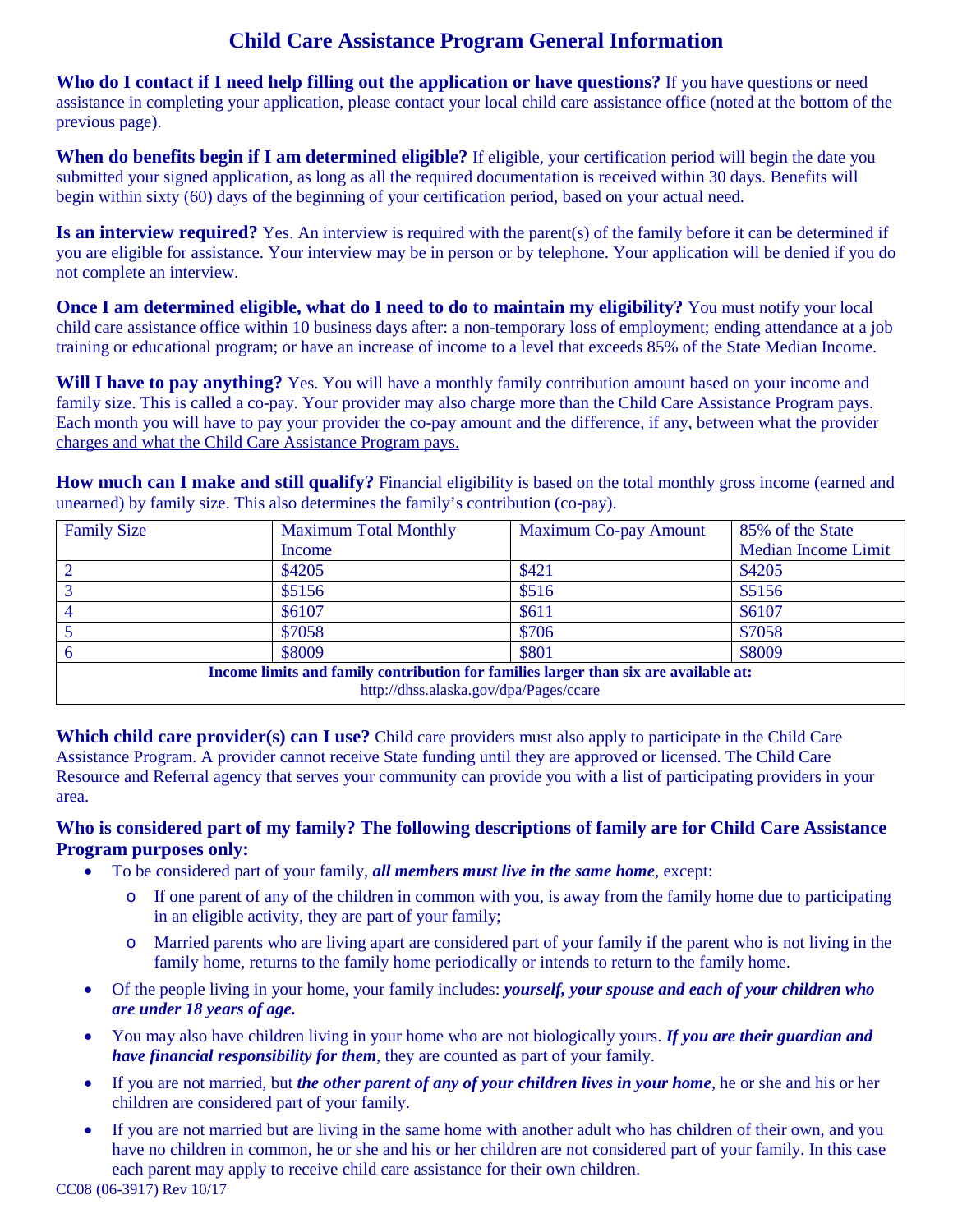# **Your Rights and Responsibilities**

The information on this page is based on State Regulations 7 AAC 41 – Child Care Assistance Program. These regulations as well as the Child Care Assistance Program Policies and Procedures are available on the child Care Program Office website at: http://dhss.alaska.gov/dpa/Pages/ccare

#### **Your Responsibilities**

As a participant in the Child Care Assistance Program you must keep your physical and mailing addresses current with the child care assistance office and report changes in your circumstances that may affect your family's eligibility for the Child Care Assistance Program within ten (10) business days of when you know of the change. You must report the following to your local child care assistance office:

- Non-temporary loss of employment or ending attendance in a job training or educational program
- Changes in your family's income in excess of 85% of the State Median Income.

## You must also:

- Give your child care provider at least 10 business days written notice of your family's intent to terminate child care except:
	- o In the case of you or your child care provider's sudden program ineligibility;
	- o In the case of a licensing or law-enforcement investigation of an allegation of abuse, harm, or serious risk of harm to a child in the provider's care;
	- o Upon written mutual agreement signed by the provider and yourself; or
	- o In the event of a death of a child.
- Pay your child care provider, each month, the difference between what your provider charges and what is paid on your behalf;
- Pay your child care provider, each month, your monthly co-pay amount;
- Renew your child care assistance participation in a manner timely enough to ensure eligibility is determined to continue coverage with your selected provider; and
- If requested by the Department, review the provider's monthly request for payment to verify that care was billed for the hours that care was provided.

## **Your Rights**

You have the right to discuss any action taken on your application or case with your caseworker or with your caseworker's supervisor prior to requesting an administrative hearing. If the case worker or supervisor determines an error was made it will be corrected timely without the need for an administrative hearing.

## **Administrative Hearing Request**

If you disagree with a decision made by the local child care assistance office to deny program participation or to reduce, suspend or terminate benefits, you may request a hearing by submitting the *Request for Hearing* form. A written request for a hearing may be made to the Division by you or your legal representative acting on your behalf. The request must be submitted in writing within 30 calendar days of the date of the decision with which you are in disagreement. At the hearing you may represent yourself or be represented by a legal representative. You may contact the Alaska Legal Services Corporation at [www.alsc-law.org](http://www.alsc-law.org/) to see if you may qualify for free legal advice and representation.

You may continue to receive Child Care Assistance Program benefits until a hearing decision is made, unless your application has been denied or your case closed. If your application has been denied or your case closed and you continue to need child care assistance, it is recommended you re-apply immediately in case the hearing decision is not in your favor. If the hearing decision is not in your favor you will be required to repay the benefits you received while you waited for the decision.

## **Civil Rights**

Federal laws and regulations prohibit discrimination or the denial of participation on the basis of race, color, national origin, religion, sex, age, handicap or political beliefs in programs receiving federal financial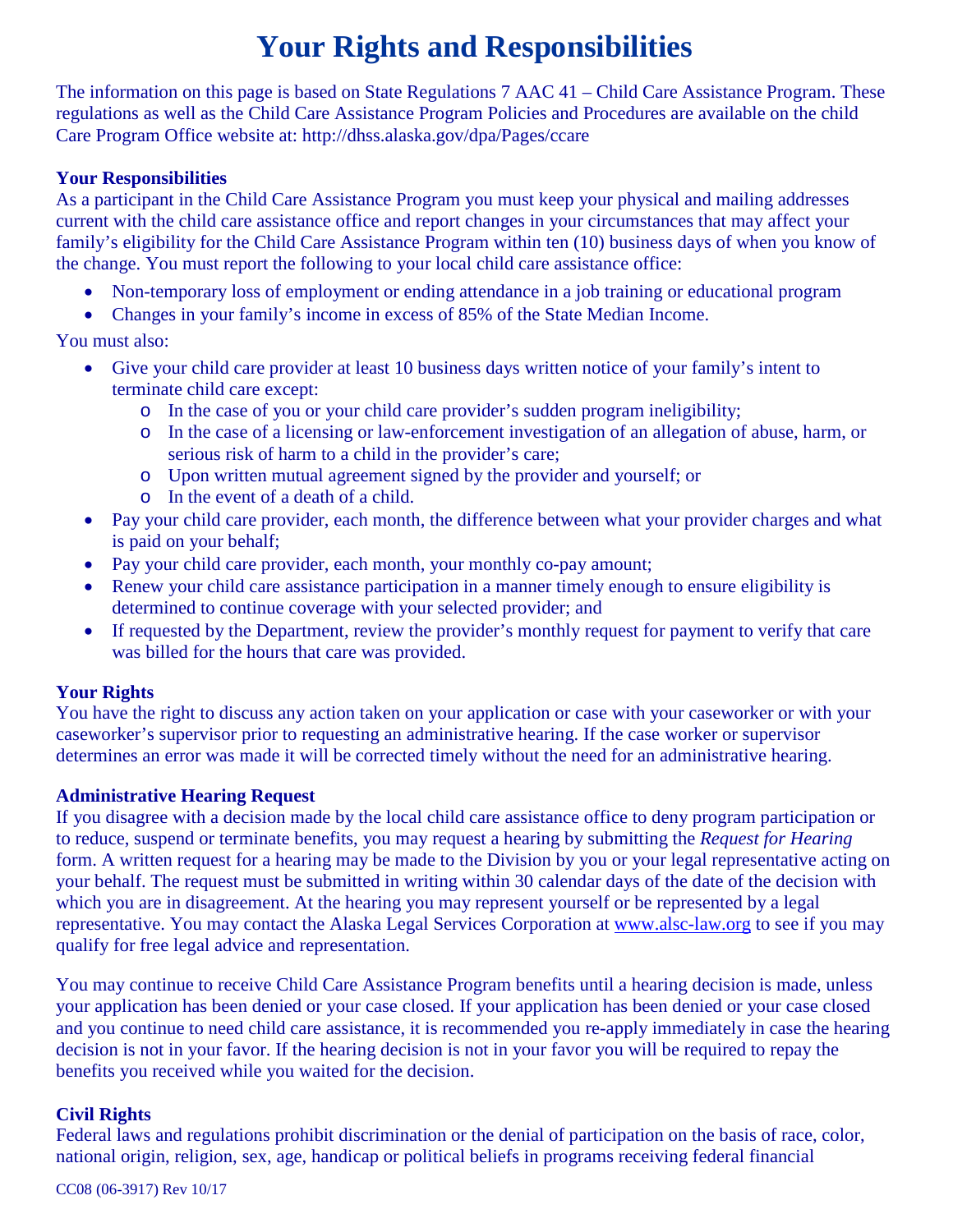assistance. To file a complaint of discrimination, write to the U.S. Department of Health and Human Services, Director, Office for Civil Rights, Room 326-W, Whitten Building, 1400 Independence Avenue SW, Washington, D.C. 20250 or call (800) 795-3272 (voice) or (202) 720-6382 (TDD). Or write to HHS Office for Civil Rights, 2201 Sixth Avenue – Mail Stop RX-11, Seattle, WA 98121 or call (800) 368-1019 (voice) or (800) 537-7697 (TDD).

#### **Americans with Disabilities Act of 1990**

The Alaska Department of Health & Social Services and its grantees comply with Title II of the Americans with Disabilities Act of 1990. If you have questions, contact the Division's Americans with Disabilities Act Coordinator at (907) 465-3347.

#### **Social Security Numbers**

Social Security Numbers are not required for Child Care Assistance eligibility in accordance with 45 CFR 98.71(a)(13). Eligibility may not be denied due to the failure of the applicant to provide a Social Security Number.

#### **Participation Requirements**

To receive Child Care Assistance benefits, you must be participating in an eligible activity. In two-parent families both parents must be participating in an eligible activity, unless one or both parents is determined by a health care or mental health care professional to be incapacitated. Eligible activities include working, and participating in an education or training program with the intent of improving your employability.

#### **Incorrect Payment of Program Benefits**

If you receive an overpayment of Public Assistance benefits or receive services to which you are not entitled, you may be financially responsible for repaying the overpayment or cost of services to the State of Alaska. This may be true even if the overpayment or improper authorization of services is due to an error on the part of the Department of Health and Social Services or its Designee. By accepting payment of benefits or services, you must understand and agree that you may have a responsibility for the repayment of benefits or services to which you were not entitled.

## **Fraud Penalty Warnings**

#### **Intentional Program Violation**

You may be prosecuted or otherwise penalized if you knowingly give false, incorrect or incomplete information to try to get Child Care Assistance Program benefits you are not eligible for, or to help someone else get benefits to which they are not eligible. If you are found to have committed an intentional program violation or are convicted of defrauding the Child Care Assistance Program, you may be subject to service limitations, benefit reduction, disqualification from program participation, and be obligated to repay any benefits attributable to the intentional program violation or fraudulent act(s), in addition to any applicable criminal penalties.

#### **Penalties for Non-Compliance**

Your participation in the Child Care Assistance Program may be suspended or terminated for any of the following reasons:

- Failing to report complete, accurate, and current information regarding family income and eligibility; or
- Providing false or misleading information or withholding information in order to receive benefits.

If the Department determines that there is reasonable evidence of an overpayment of program benefits, the Department may take corrective action including: establishment of a repayment plan; program suspension for up to 6 months; or termination from the Program.

*Overpayment of benefits* means program benefits received by a family which the family was not entitled to or were received while the family was in non-compliance with a program requirement.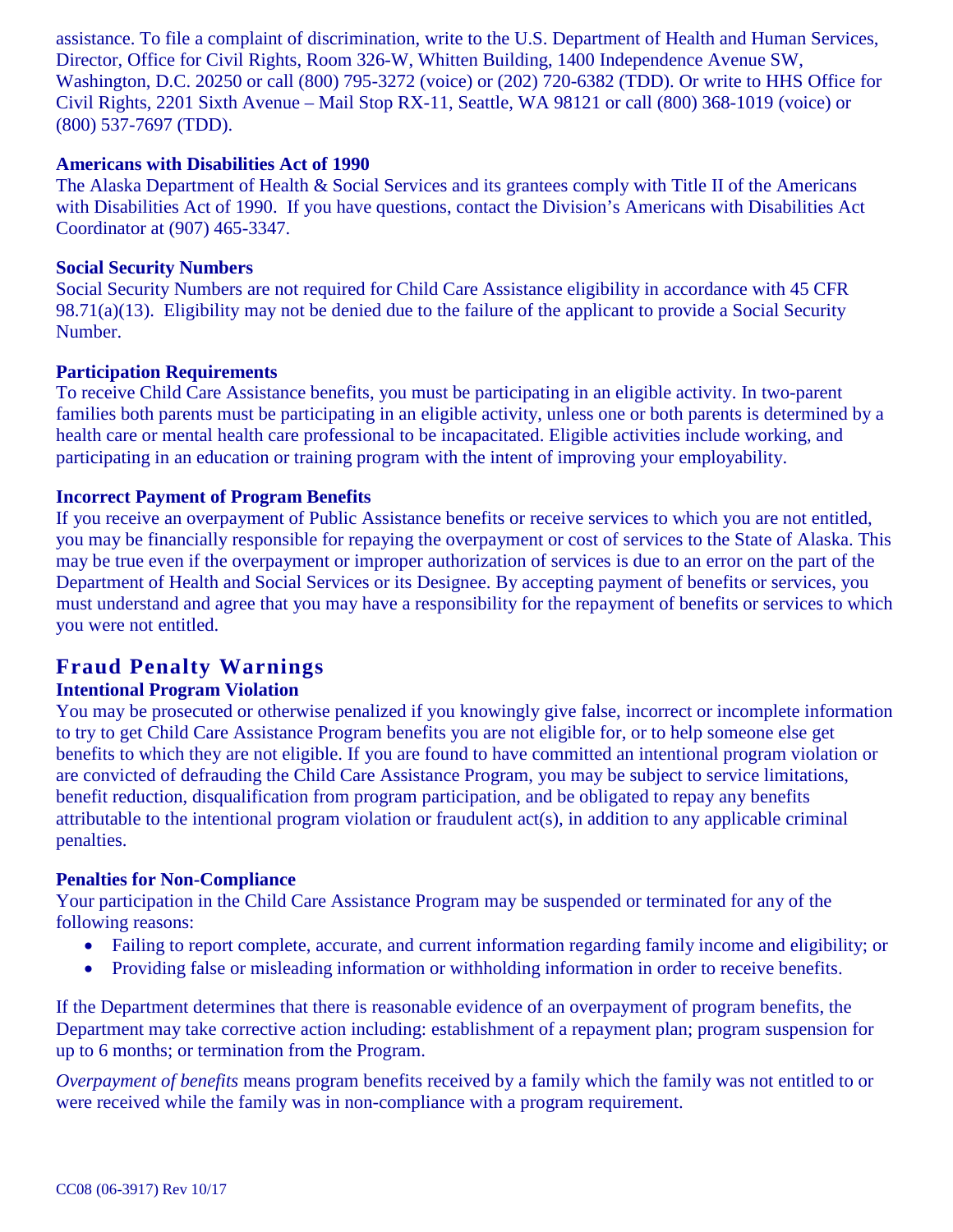

# Child Care Assistance Application

For Office Use Only Date Received

#### PLEASE PRINT CLEARLY

GREEN RED

| Who is the family's parent? This is the person who is requesting Child Care Assistance and assumes responsibility for compliance with program           |                                                                        |                                  |      |                                   |                 |  |  |
|---------------------------------------------------------------------------------------------------------------------------------------------------------|------------------------------------------------------------------------|----------------------------------|------|-----------------------------------|-----------------|--|--|
| rules and requirements, including penalties and repayment of any overpaid benefits. In two parent families, both parents are responsible for compliance |                                                                        |                                  |      |                                   |                 |  |  |
| with program rules and requirements, including penalties and repayment of any overpaid benefits.                                                        |                                                                        |                                  |      |                                   |                 |  |  |
| Full Name of Family's Parent (First, Middle, Last)                                                                                                      |                                                                        | Maiden Name, if any              |      | Social Security Number (Optional) |                 |  |  |
|                                                                                                                                                         |                                                                        |                                  |      |                                   |                 |  |  |
| <b>Home Address</b>                                                                                                                                     |                                                                        |                                  | City | <b>State</b>                      | <b>Zip Code</b> |  |  |
|                                                                                                                                                         |                                                                        |                                  |      | A <sub>K</sub>                    |                 |  |  |
| <b>Mailing Address</b>                                                                                                                                  |                                                                        |                                  | City | <b>State</b>                      | <b>Zip Code</b> |  |  |
|                                                                                                                                                         |                                                                        |                                  |      | AK                                |                 |  |  |
|                                                                                                                                                         | $\Box$ Homeless. The above addresses are for contact information only. |                                  |      |                                   |                 |  |  |
| Home Telephone                                                                                                                                          | Work Telephone(s)                                                      | <b>Cell Telephone</b>            |      | E-mail                            |                 |  |  |
|                                                                                                                                                         |                                                                        |                                  |      |                                   |                 |  |  |
| <b>Marital Status</b>                                                                                                                                   | <b>Other Names You Have Used</b>                                       |                                  |      |                                   |                 |  |  |
|                                                                                                                                                         |                                                                        |                                  |      |                                   |                 |  |  |
| Full Name of Family's Other Parent, if applicable (First, Middle, Last)                                                                                 |                                                                        | Other Names Used by Other Parent |      |                                   |                 |  |  |
|                                                                                                                                                         |                                                                        |                                  |      |                                   |                 |  |  |

Family's Primary Language, Select only One:  $\square$  English  $\square$  Spanish  $\square$  Native Central, South American, and Mexican Languages (e.g., Mixteco, Quichean), Caribbean Languages (e.g., Haitian-Creole, Patois),  $\Box$  Middle Eastern and South Asian Languages (e.g., Arabic, Hebrew, Hindi, Urdu, Bengali)  $\Box$  East Asian languages (e.g., Chinese, Vietnamese, Tagalog) Native North American/Alaska Native Languages IP acific Island Languages (e.g., Palauan, Fijian) I European and Slavic Languages (e.g., German, French, Italian, Croatian, Yiddish, Portuguese, Russian) African Languages (e.g., Swahili, Wolof)  $\Box$  Other (e.g. American Sign Language):

| <b>Ethnicity:</b> $Y = H$ ispanic or Latino            | <b>Race</b> (you may select more than one): |              |                                                  |  |  |
|--------------------------------------------------------|---------------------------------------------|--------------|--------------------------------------------------|--|--|
| $N = Not Hispanic or Latino$ $\bf{AN} = Alaska$ Native |                                             |              | $WH = White$ $BL = Black$ or African American    |  |  |
|                                                        | $\mathbf{AI} =$ American Indian             | $AS = Asian$ | $PI =$ Native Hawaiian or other Pacific Islander |  |  |

Who is Considered Part of My Family? List each person in your family starting with yourself. See definition of family on Page 2 of the application checklist. You will need to provide a copy of the alien identification card (front and back) for each child who is not a U.S. citizen. If more space is needed, you may use a separate sheet or Page 5 of this application.

| Family Members (First, Middle, Last)                                                                                                                                                                            | Relationship<br>to you         | Date of Birth<br>MM/DD/YY | Social<br>Security<br><b>Number</b><br>(optional) | <b>Special Needs</b><br>(as defined by<br>7AAC 41.990) | Gender<br>U.S. Citizen                                         | <b>Ethnicity</b><br>(optional)<br>Use codes<br>below | Race<br>(optional)<br>Use codes<br>below                          |
|-----------------------------------------------------------------------------------------------------------------------------------------------------------------------------------------------------------------|--------------------------------|---------------------------|---------------------------------------------------|--------------------------------------------------------|----------------------------------------------------------------|------------------------------------------------------|-------------------------------------------------------------------|
|                                                                                                                                                                                                                 | <b>SELF</b>                    |                           |                                                   | $\Box$ Yes $\Box$ No                                   | $\Box M \Box F$<br><b>U.S. Citizen</b><br>$\Box$ Yes $\Box$ No | $\Box$ Yes<br>$\Box$ No                              | $\Box$ AN $\Box$ AI<br>$\Box$ AS $\Box$ BL<br>$\Box$ WH $\Box$ PI |
|                                                                                                                                                                                                                 | $2nd$ Parent, if<br>applicable |                           |                                                   | $\Box$ Yes $\Box$ No                                   | $M \Box F$<br>U.S. Citizen<br>$\Box$ Yes $\Box$ No             | $\Box$ Yes<br>$\Box$ No                              | $\Box$ AN $\Box$ AI<br>$\Box$ AS $\Box$ BL<br>$\Box$ WH $\Box$ PI |
|                                                                                                                                                                                                                 |                                |                           |                                                   | $\Box$ Yes $\Box$ No                                   | $\Box M \Box F$<br>U.S. Citizen<br>$\Box$ Yes $\Box$ No        | $\Box$ Yes<br>$\Box$ No                              | $\Box$ AN $\Box$ AI<br>$\Box$ AS $\Box$ BL<br>$\Box$ WH $\Box$ PI |
|                                                                                                                                                                                                                 |                                |                           |                                                   | $\Box$ Yes $\Box$ No                                   | $\Box$ M $\Box$ F<br>U.S. Citizen<br>$\Box$ Yes $\Box$ No      | $\Box$ Yes<br>$\Box$ No                              | $\Box$ AN $\Box$ AI<br>$\Box$ AS $\Box$ BL<br>$\Box$ WH $\Box$ PI |
|                                                                                                                                                                                                                 |                                |                           |                                                   | $\Box$ Yes $\Box$ No                                   | $\Box$ M $\Box$ F<br>U.S. Citizen<br>$\Box$ Yes $\Box$ No      | $\Box$ Yes<br>$\Box$ No                              | $\Box$ AN $\Box$ AI<br>$\Box$ AS $\Box$ BL<br>$\Box$ WH $\Box$ PI |
|                                                                                                                                                                                                                 |                                |                           |                                                   | $\Box$ Yes $\Box$ No                                   | $\Box M \Box F$<br>U.S. Citizen<br>$\Box$ Yes $\Box$ No        | $\Box$ Yes<br>$\Box$ No                              | $\Box$ AN $\Box$ AI<br>$\Box$ AS $\Box$ BL<br>$\Box$ WH $\Box$ PI |
| Military. Is either parent of the family employed by a branch of the United States Military? $\Box$ Yes $\Box$ No If yes, Active Duty $\Box$ Yes $\Box$ No or<br>Reserve/National Guard $\Box$ Yes<br>$\Box$ No |                                |                           |                                                   |                                                        |                                                                |                                                      |                                                                   |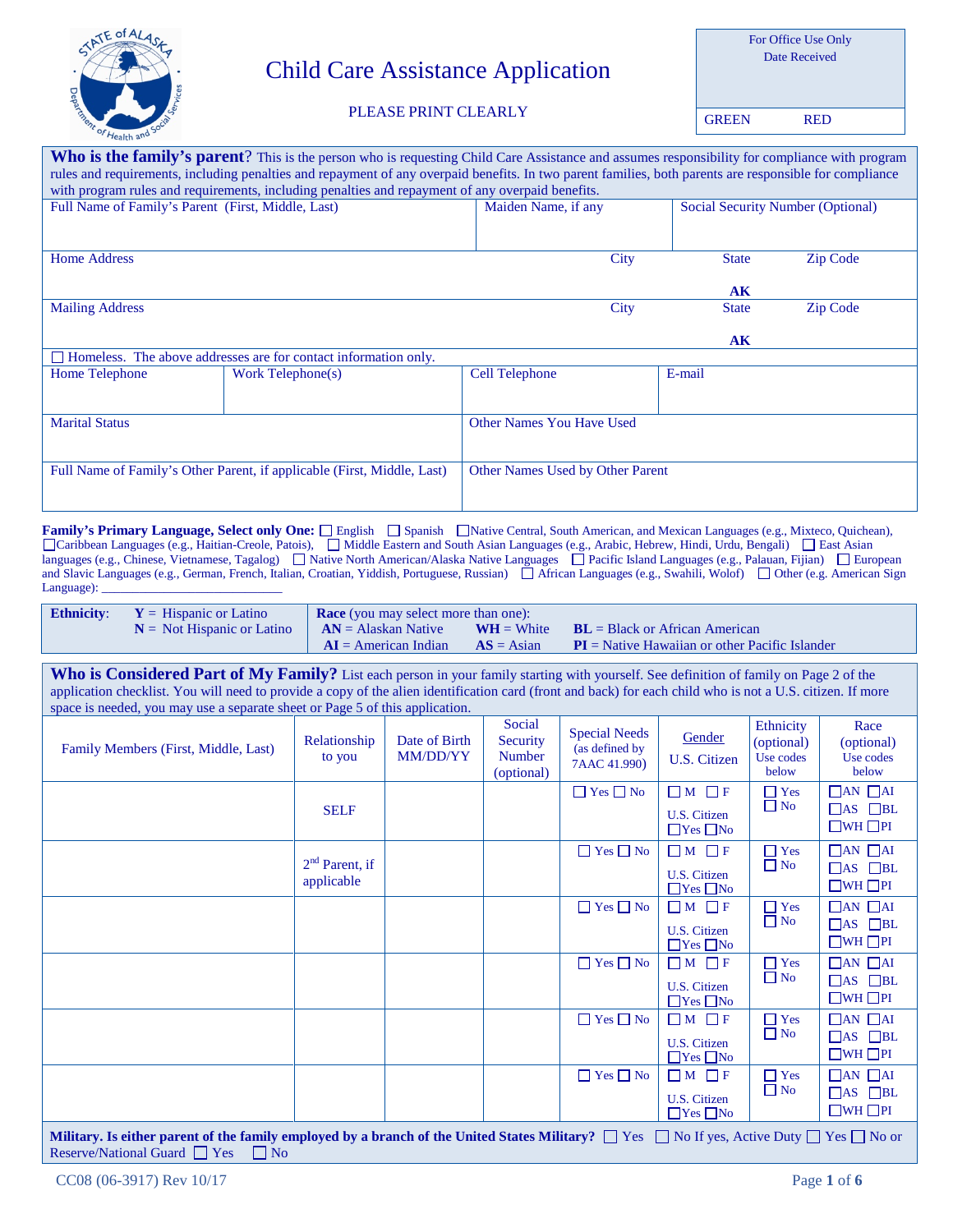| Work Activity / Earned Income in Your Family. Include gross wages, salary, tips, bonuses and commissions, from all jobs received or                |
|----------------------------------------------------------------------------------------------------------------------------------------------------|
| that is expected to be received for each parent in your family. (See definition of family on Page 2 of the application checklist). Attach proof of |
| employment, wages and earnings for the two most current months. Does either parent in your family (see definition of family on Page 2 of the       |
| application checklist) participate in a work activity and receive income from any job? $\Box$ Yes<br>$\overline{\phantom{a}}$ No                   |

| <b>Family Member Name</b><br>(First, Middle, Last) | <b>Employer Name, City,</b><br><b>Phone Number</b> | # of Hours<br>Worked/<br>Week | <b>Start Date</b><br>(MM/DD/YY) | <b>Work Schedule to</b><br>include the times of day<br>and days of the week | <b>Hourly</b><br><b>Wage</b> | <b>How Often are</b><br>you Paid?<br><b>Note: Twice a month and</b><br>every two weeks are<br>different |
|----------------------------------------------------|----------------------------------------------------|-------------------------------|---------------------------------|-----------------------------------------------------------------------------|------------------------------|---------------------------------------------------------------------------------------------------------|
|                                                    |                                                    |                               |                                 |                                                                             |                              | $\Box$ Weekly<br>$\Box$ Twice a month<br>$\Box$ Every 2 weeks<br>Monthly<br>Other:                      |
|                                                    |                                                    |                               |                                 |                                                                             |                              | $\Box$ Weekly<br>$\Box$ Twice a month<br>$\Box$ Every 2 weeks<br>$\Box$ Monthly<br>$\Box$ Other:        |
|                                                    |                                                    |                               |                                 |                                                                             |                              | $\Box$ Weekly<br>$\Box$ Twice a month<br>Every 2 weeks<br>Monthly<br>$\Box$ Other:                      |
|                                                    |                                                    |                               |                                 |                                                                             |                              | $\Box$ Weekly<br>$\Box$ Twice a month<br>Every 2 weeks<br>$\Box$ Monthly<br>Other:                      |

**Additional Earned Income.** This includes bonuses, commission, tips that may or may not be included on your paystubs. Does either parent in your family (see definition of family on Page 2 of the application checklist) receive bonuses, commission, or tips from any job?  $\Box$  Yes  $\Box$  No

| <b>Family Member Name</b><br>(First, Middle, Last) | <b>Employer Name, City, Phone Number</b> | <b>Type of</b><br>additional<br>income                    | <b>Amount</b> | <b>Is additional</b><br>income<br>included on<br><b>paystubs</b> | <b>How Often are</b><br>these received?                                                     |
|----------------------------------------------------|------------------------------------------|-----------------------------------------------------------|---------------|------------------------------------------------------------------|---------------------------------------------------------------------------------------------|
|                                                    |                                          | <b>Bonus</b><br>Commission<br><b>Tips</b><br>Other        |               | $\Box$ Yes $\Box$ No                                             | With regular pay<br>Weekly<br>Monthly<br>$\Box$ Quarterly<br>$\Box$ Annual<br>$\Box$ Other: |
|                                                    |                                          | <b>Bonus</b><br>Commission<br><b>Tips</b><br>$\Box$ Other |               | $\Box$ Yes $\Box$ No                                             | With regular pay<br>Weekly<br>Monthly<br><b>Quarterly</b><br>$\Box$ Annual<br>$\Box$ Other: |

Self-Employment. A person is considered self-employed if: they are not required to have federal income tax and Federal Insurance Contributions Act (FICA) tax withheld from their earnings; are not required to complete an IRS W-4 form; and are not covered by worker's compensation. Include money received from all self-employment for all parents in your family engaged in self- employment activities. You must be receiving a net income of at least the State of Alaska minimum wage. Please attach proof of earnings and expenses or your previous year's tax return with Schedule C and Schedule K, if applicable, and a copy of your current State of Alaska business license. Is either parent in your family (see definition of family on Page 2 of the application checklist) self-employed?  $\Box$  Yes  $\Box$  No of the application checklist) self-employed?  $\Box$  Yes

| <b>Family Member</b><br><b>Name</b><br>(First, Middle, Last) | <b>Name of and Type of Business</b> | <b>Seasonal</b> (S)<br><b>or</b><br><b>Year-round</b><br>(Y)<br><b>Activity?</b> | If $(S)$ seasonal,<br>provide dates of the<br>most recent season<br>and current/next<br>season | <b>Business Income-</b><br>For the three<br>months prior to<br>the month of<br>application<br>submission | <b>Business Expenses-</b><br>For the three<br>months prior to the<br>month of application<br>submission |
|--------------------------------------------------------------|-------------------------------------|----------------------------------------------------------------------------------|------------------------------------------------------------------------------------------------|----------------------------------------------------------------------------------------------------------|---------------------------------------------------------------------------------------------------------|
|                                                              |                                     | $S \square Y$                                                                    | Most recent season:<br>Current/next<br>season:                                                 |                                                                                                          |                                                                                                         |
|                                                              |                                     | $\Box$ S $\Box$ Y                                                                | Most recent season:<br>Current/next<br>season:                                                 |                                                                                                          |                                                                                                         |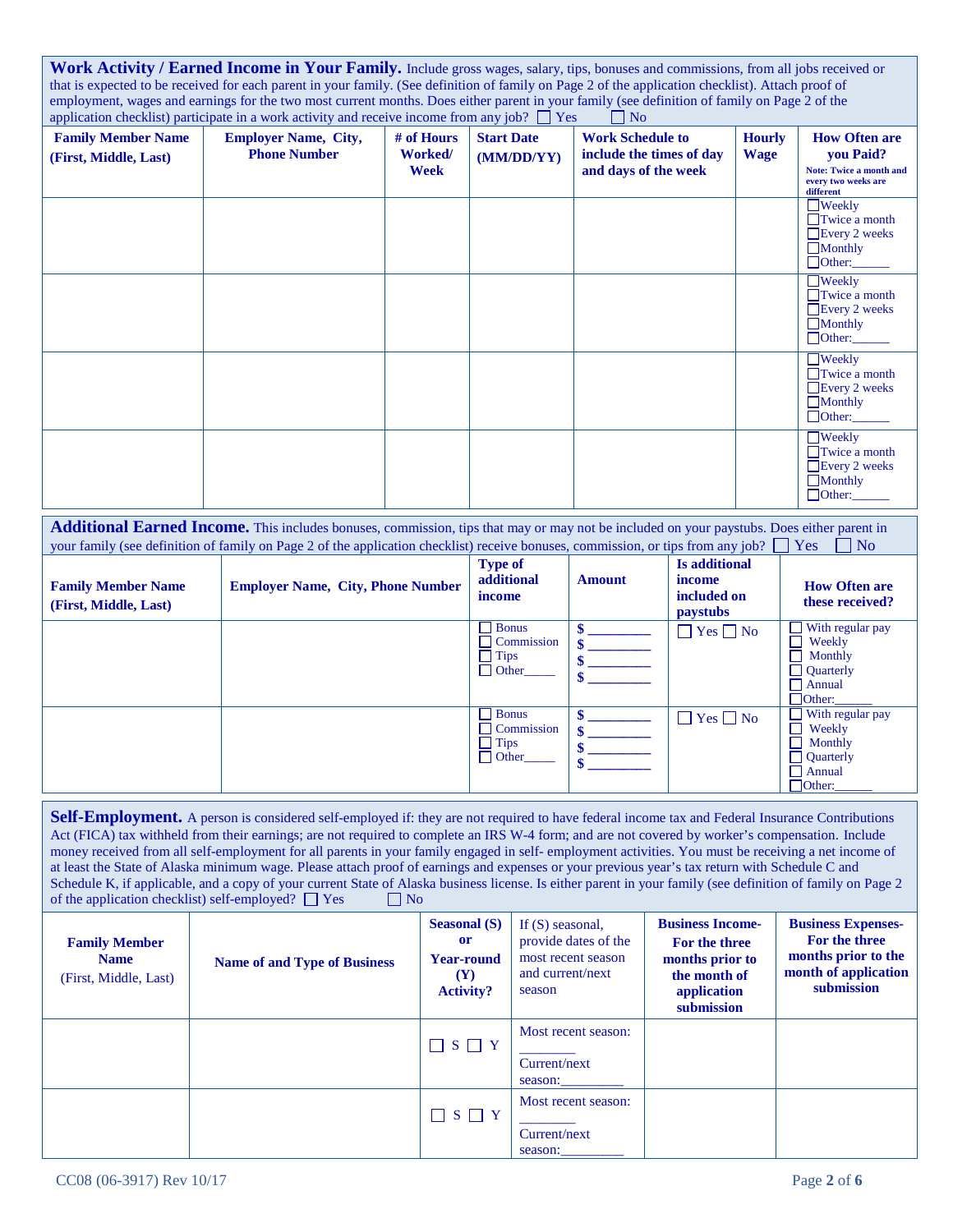| <b>Other Eligible Activities.</b> This includes participating in an approved job training or educational program. If the activity is education, attach proof<br>of course enrollment, schedule, cost of tuition and fees (this could be on an account summary by term), financial aid received or will be received by<br>each parent engaged in an educational activity and copies of receipts for any books or supplies purchased. Does either parent in your family (see<br>definition of family on Page 2 of the application checklist) attend a job training or educational program? $\Box$ Yes<br>    No |                                                                                                                |                                                                                                |                               |                                 |                               |  |  |  |
|---------------------------------------------------------------------------------------------------------------------------------------------------------------------------------------------------------------------------------------------------------------------------------------------------------------------------------------------------------------------------------------------------------------------------------------------------------------------------------------------------------------------------------------------------------------------------------------------------------------|----------------------------------------------------------------------------------------------------------------|------------------------------------------------------------------------------------------------|-------------------------------|---------------------------------|-------------------------------|--|--|--|
| <b>Name of Person in Activity</b>                                                                                                                                                                                                                                                                                                                                                                                                                                                                                                                                                                             | <b>Type of Activity</b><br><b>Education</b><br><b>Training</b>                                                 | <b>Name of Training/Educational</b><br><b>Institution</b>                                      |                               | <b>Start Date</b><br>(MM/DD/YY) | <b>End Date</b><br>(MM/DD/YY) |  |  |  |
|                                                                                                                                                                                                                                                                                                                                                                                                                                                                                                                                                                                                               | List the days and times you expect to participate in each activity. If your schedule varies, please explain:   |                                                                                                |                               |                                 |                               |  |  |  |
| Total anticipated hours of all activities:                                                                                                                                                                                                                                                                                                                                                                                                                                                                                                                                                                    |                                                                                                                |                                                                                                |                               |                                 |                               |  |  |  |
| <b>Name of Person in Activity</b>                                                                                                                                                                                                                                                                                                                                                                                                                                                                                                                                                                             | <b>Type of Activity</b><br><b>Education</b><br>$\Box$ Training                                                 | <b>Name of Training/Educational</b><br><b>Institution</b>                                      |                               | <b>Start Date</b><br>(MM/DD/YY) | <b>End Date</b><br>(MM/DD/YY) |  |  |  |
| List the days and times you expect to participate in each activity. If your schedule varies, please explain:                                                                                                                                                                                                                                                                                                                                                                                                                                                                                                  |                                                                                                                |                                                                                                |                               |                                 |                               |  |  |  |
| Total anticipated hours of all activities:                                                                                                                                                                                                                                                                                                                                                                                                                                                                                                                                                                    |                                                                                                                |                                                                                                |                               |                                 |                               |  |  |  |
| Deductible Child Support Expenses. Only legally obligated child support payments may qualify. Attach proof of obligation and payments.<br>Does either parent in your family (see definition of family on Page 2 of the application checklist) pay child support to someone outside of the home?                                                                                                                                                                                                                                                                                                               |                                                                                                                | Monthly amount: \$                                                                             |                               |                                 |                               |  |  |  |
| <b>Unearned Income.</b> Do you or anyone in your family receive money from any other source (unearned income)? $\Box$ Yes<br>List any other money you or anyone in your family (parents and children) receives other than earned income or self employment and attach proof of<br>the amount and frequency for each type of unearned income received. The Alaska Permanent Fund Dividend is not counted for any member of your<br>family.                                                                                                                                                                     |                                                                                                                |                                                                                                |                               | $\vert$   No                    |                               |  |  |  |
| <b>Name of Person Receiving</b><br><b>Unearned Income</b>                                                                                                                                                                                                                                                                                                                                                                                                                                                                                                                                                     | <b>Source of Unearned Income</b><br>Amount Received / Frequency Received (example: weekly, bi-weekly, monthly) |                                                                                                |                               |                                 |                               |  |  |  |
| (First, Middle, Last)                                                                                                                                                                                                                                                                                                                                                                                                                                                                                                                                                                                         |                                                                                                                |                                                                                                |                               |                                 |                               |  |  |  |
|                                                                                                                                                                                                                                                                                                                                                                                                                                                                                                                                                                                                               | Child Support<br>Native Corp. Distribution                                                                     | how often<br>\$<br>\$<br>$/$ how often                                                         | $\Box$ ATAP<br>$\Box$ SSA/SSI | \$                              | how often<br>how often        |  |  |  |
|                                                                                                                                                                                                                                                                                                                                                                                                                                                                                                                                                                                                               | Education Financial Aid                                                                                        | $/$ how often                                                                                  | $\Box$ UIB                    |                                 | how often                     |  |  |  |
|                                                                                                                                                                                                                                                                                                                                                                                                                                                                                                                                                                                                               | Adoption Payments                                                                                              | \$<br>how often                                                                                | $\Box$ VA                     | \$                              | how often                     |  |  |  |
|                                                                                                                                                                                                                                                                                                                                                                                                                                                                                                                                                                                                               | $\Box$ Foster care payment                                                                                     | how often                                                                                      | $\Box$ Guardian               | \$                              | how often                     |  |  |  |
|                                                                                                                                                                                                                                                                                                                                                                                                                                                                                                                                                                                                               | $\Box$ Other:                                                                                                  | /how often<br>\$                                                                               |                               |                                 |                               |  |  |  |
|                                                                                                                                                                                                                                                                                                                                                                                                                                                                                                                                                                                                               | $\Box$ Child Support                                                                                           | \$<br>how often                                                                                | $\Box$ ATAP                   | \$                              | how often                     |  |  |  |
|                                                                                                                                                                                                                                                                                                                                                                                                                                                                                                                                                                                                               | Native Corp. Distribution<br><b>Education Financial Aid</b>                                                    | \$.<br>/how often_<br>\$<br>/how often                                                         | <b>SSA/SSI</b><br><b>UIB</b>  |                                 | /how often_<br>/how often     |  |  |  |
|                                                                                                                                                                                                                                                                                                                                                                                                                                                                                                                                                                                                               | Adoption Payments                                                                                              | \$<br>/how often<br>$\Box$                                                                     | <b>VA</b>                     | \$                              | how often                     |  |  |  |
|                                                                                                                                                                                                                                                                                                                                                                                                                                                                                                                                                                                                               | Foster care payment                                                                                            | \$.<br>how often                                                                               | $\Box$ Guardian               | \$                              | how often                     |  |  |  |
|                                                                                                                                                                                                                                                                                                                                                                                                                                                                                                                                                                                                               | $\Box$ Other:                                                                                                  | \$.<br>/how often                                                                              |                               |                                 |                               |  |  |  |
|                                                                                                                                                                                                                                                                                                                                                                                                                                                                                                                                                                                                               | <b>Child Support</b><br>$\Box$ Native Corp. Distribution                                                       | \$<br>/how often<br>\$                                                                         | $\Box$ ATAP<br>$\Box$ SSA/SSI | \$.<br>\$                       | how often<br>how often        |  |  |  |
|                                                                                                                                                                                                                                                                                                                                                                                                                                                                                                                                                                                                               | <b>Education Financial Aid</b>                                                                                 | /how often<br>how often<br>\$<br>$\mathsf{L}$                                                  | <b>UIB</b>                    | \$                              | how often                     |  |  |  |
|                                                                                                                                                                                                                                                                                                                                                                                                                                                                                                                                                                                                               | <b>Adoption Payments</b>                                                                                       | \$<br>how often                                                                                | $\Box$ VA                     | \$                              | how often                     |  |  |  |
|                                                                                                                                                                                                                                                                                                                                                                                                                                                                                                                                                                                                               | Foster care payment                                                                                            | \$<br>/how often_                                                                              | $\Box$ Guardian               | \$                              | how often                     |  |  |  |
|                                                                                                                                                                                                                                                                                                                                                                                                                                                                                                                                                                                                               | $\Box$ Other:                                                                                                  | \$<br>/how often                                                                               |                               |                                 |                               |  |  |  |
|                                                                                                                                                                                                                                                                                                                                                                                                                                                                                                                                                                                                               | <b>Child Support</b>                                                                                           | \$<br>/how often                                                                               | $\Box$ ATAP                   | \$.                             | how often                     |  |  |  |
|                                                                                                                                                                                                                                                                                                                                                                                                                                                                                                                                                                                                               | $\Box$ Native Corp. Distribution<br><b>Education Financial Aid</b>                                             | \$<br>/how often<br>\$<br>how often<br>$\mathsf{L}$                                            | $\Box$ SSA/SSI<br><b>UIB</b>  | \$<br>\$                        | how often                     |  |  |  |
|                                                                                                                                                                                                                                                                                                                                                                                                                                                                                                                                                                                                               | <b>Adoption Payments</b>                                                                                       | \$<br>/how often                                                                               | $\Box$ VA                     | \$                              | how often<br>how often        |  |  |  |
|                                                                                                                                                                                                                                                                                                                                                                                                                                                                                                                                                                                                               | $\Box$ Foster care payment                                                                                     | \$<br>how often                                                                                | $\Box$ Guardian               | \$                              | how often                     |  |  |  |
|                                                                                                                                                                                                                                                                                                                                                                                                                                                                                                                                                                                                               | $\Box$ Other:                                                                                                  | \$<br>/how often                                                                               |                               |                                 |                               |  |  |  |
| ATAP = Alaska Temporary Assistance Program<br>UIB= Unemployment Insurance Benefit                                                                                                                                                                                                                                                                                                                                                                                                                                                                                                                             |                                                                                                                | SSA/SSI = Social Security Administration / Supplemental Income<br>VA= Veteran's Administration |                               |                                 |                               |  |  |  |
| Family Assets. Assets include but are not limited to: items of ownership convertible into cash; notes and accounts receivable, securities, or real estate.                                                                                                                                                                                                                                                                                                                                                                                                                                                    | Does your family have combined assets totaling more than \$1,000,000.00? $\Box$ Yes $\Box$ No                  |                                                                                                |                               |                                 |                               |  |  |  |

Housing Assistance. Do you receive a housing voucher or cash assistance for housing?  $\Box$  Yes  $\Box$  No (Mark "No" if living on a military installation)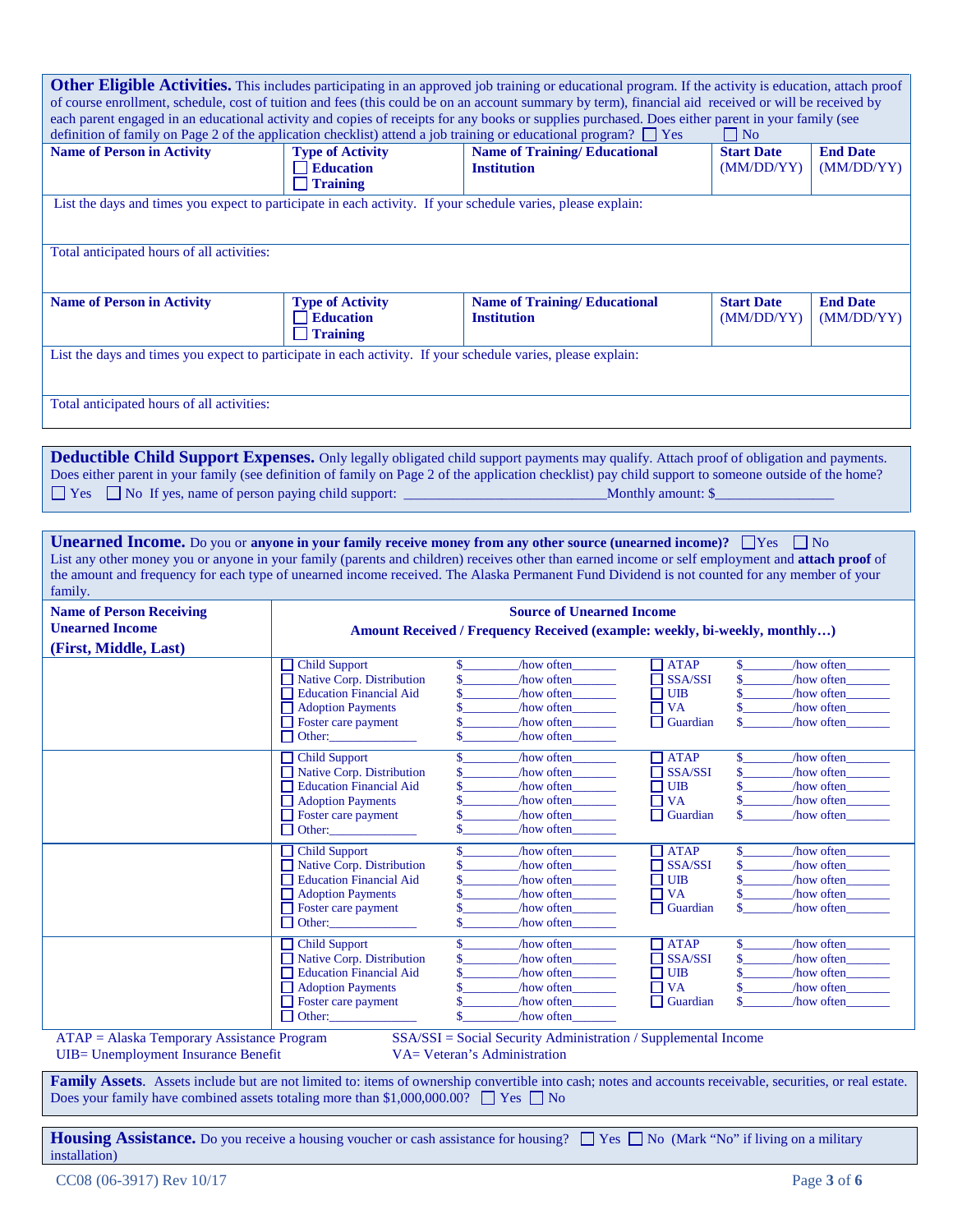**Deductible catastrophic medical or dental payments.** Attach proof if you answer yes to the question below. Does your family have medical or dental payments that exceed 10% of the family's gross monthly income; payments have been made for more than 60 days and are projected to be an ongoing expense for more than six months?  $\Box$  Yes  $\Box$  No

|                                                     | <b>Child Custody Arrangement.</b> Your arrangement can be either court ordered or informally agreed upon. Attach the child custody arrangement<br>portion of your court order, if applicable. An affidavit or written statement from the other parent must be submitted if informally agreed upon. Is there a<br>custody arrangement for any of the children listed on the application who will need child care? $\Box$ Yes $\Box$ No |                                                                              |                                                  |                                                                                |                                                               |                             |                                               |  |
|-----------------------------------------------------|---------------------------------------------------------------------------------------------------------------------------------------------------------------------------------------------------------------------------------------------------------------------------------------------------------------------------------------------------------------------------------------------------------------------------------------|------------------------------------------------------------------------------|--------------------------------------------------|--------------------------------------------------------------------------------|---------------------------------------------------------------|-----------------------------|-----------------------------------------------|--|
| Child's Name (First, Middle, Last)                  |                                                                                                                                                                                                                                                                                                                                                                                                                                       | Days and times child is with you. Please indicate drop off/pick<br>up times. |                                                  |                                                                                |                                                               |                             | <b>Court Ordered</b>                          |  |
|                                                     |                                                                                                                                                                                                                                                                                                                                                                                                                                       |                                                                              |                                                  |                                                                                |                                                               | $\Box$ Yes $\Box$ No        |                                               |  |
|                                                     |                                                                                                                                                                                                                                                                                                                                                                                                                                       |                                                                              |                                                  |                                                                                |                                                               | $\Box$ Yes $\Box$ No        |                                               |  |
|                                                     | <b>Child's School Schedule.</b> Do any of the children listed on the application who need child care attend elementary school? $\Box$ Yes $\Box$ No<br>If yes, tell us your child's school information, to determine the unit of care needed.                                                                                                                                                                                         |                                                                              |                                                  |                                                                                |                                                               |                             |                                               |  |
| <b>Child's Name (First,</b><br><b>Middle, Last)</b> | <b>Name of Elementary School, Pre-</b><br><b>Elementary School, Early Head Start,</b><br>or Head Start program each child<br>attends and the child's grade                                                                                                                                                                                                                                                                            |                                                                              | <b>Days and Times</b><br>school is in<br>session | <b>Full day care</b><br>needed for<br><b>In-service</b><br>/School<br>closures | <b>How does</b><br>each child<br>get to and<br>from<br>school | Time a.m. child<br>provider | leaves provider/time<br>p.m. child returns to |  |
|                                                     | <b>School Name</b>                                                                                                                                                                                                                                                                                                                                                                                                                    | Grade                                                                        |                                                  | $\Box$ Yes $\Box$ No                                                           |                                                               | Leaves a.m.                 | Returns p.m.                                  |  |
|                                                     | <b>School Name</b>                                                                                                                                                                                                                                                                                                                                                                                                                    | Grade                                                                        |                                                  | $\Box$ Yes $\Box$ No                                                           |                                                               | Leaves a.m.                 | Returns p.m.                                  |  |
|                                                     | <b>School Name</b>                                                                                                                                                                                                                                                                                                                                                                                                                    | Grade                                                                        |                                                  | $\Box$ Yes $\Box$ No                                                           |                                                               | Leaves a.m.                 | Returns p.m.                                  |  |
|                                                     | <b>School Name</b>                                                                                                                                                                                                                                                                                                                                                                                                                    | Grade                                                                        |                                                  | $Yes$ No                                                                       |                                                               | Leaves a.m.                 | Returns p.m.                                  |  |
|                                                     | <b>School Name</b>                                                                                                                                                                                                                                                                                                                                                                                                                    | Grade                                                                        |                                                  | $\Box$ Yes $\Box$ No                                                           |                                                               | Leaves a.m.                 | Returns p.m.                                  |  |
|                                                     | <b>School Name</b>                                                                                                                                                                                                                                                                                                                                                                                                                    | Grade                                                                        |                                                  | $\Box$ Yes $\Box$ No                                                           |                                                               | Leaves a.m.                 | Returns p.m.                                  |  |

**Child Care Needs.** Based on parent activities, custody/visitation and children's school schedules listed on the previous pages, tell us when each child will need care. The provider you select must be either Licensed or Approved to participate in the Child Care Assistance Program, by the State of Alaska or local designee, before any benefit will be paid on your behalf. If any child listed on the application does not need child care, do not include them below.

| $\frac{1}{2}$<br><b>Child's Name</b> | <b>Days and Times Child</b> | <b>Primary Child Care Provider</b> | <b>Secondary Child Care Provider</b> |
|--------------------------------------|-----------------------------|------------------------------------|--------------------------------------|
| (First, Middle, Last)                | <b>Care Needed</b>          | Name / Address                     | Name / Address                       |
|                                      |                             |                                    |                                      |
|                                      |                             |                                    |                                      |
|                                      |                             |                                    |                                      |
|                                      |                             |                                    |                                      |
|                                      |                             |                                    |                                      |
|                                      |                             |                                    |                                      |
|                                      |                             |                                    |                                      |
|                                      |                             |                                    |                                      |
|                                      |                             |                                    |                                      |
|                                      |                             |                                    |                                      |
|                                      |                             |                                    |                                      |
|                                      |                             |                                    |                                      |
|                                      |                             |                                    |                                      |
|                                      |                             |                                    |                                      |
|                                      |                             |                                    |                                      |
|                                      |                             |                                    |                                      |
|                                      |                             |                                    |                                      |
|                                      |                             |                                    |                                      |
|                                      |                             |                                    |                                      |
|                                      |                             |                                    |                                      |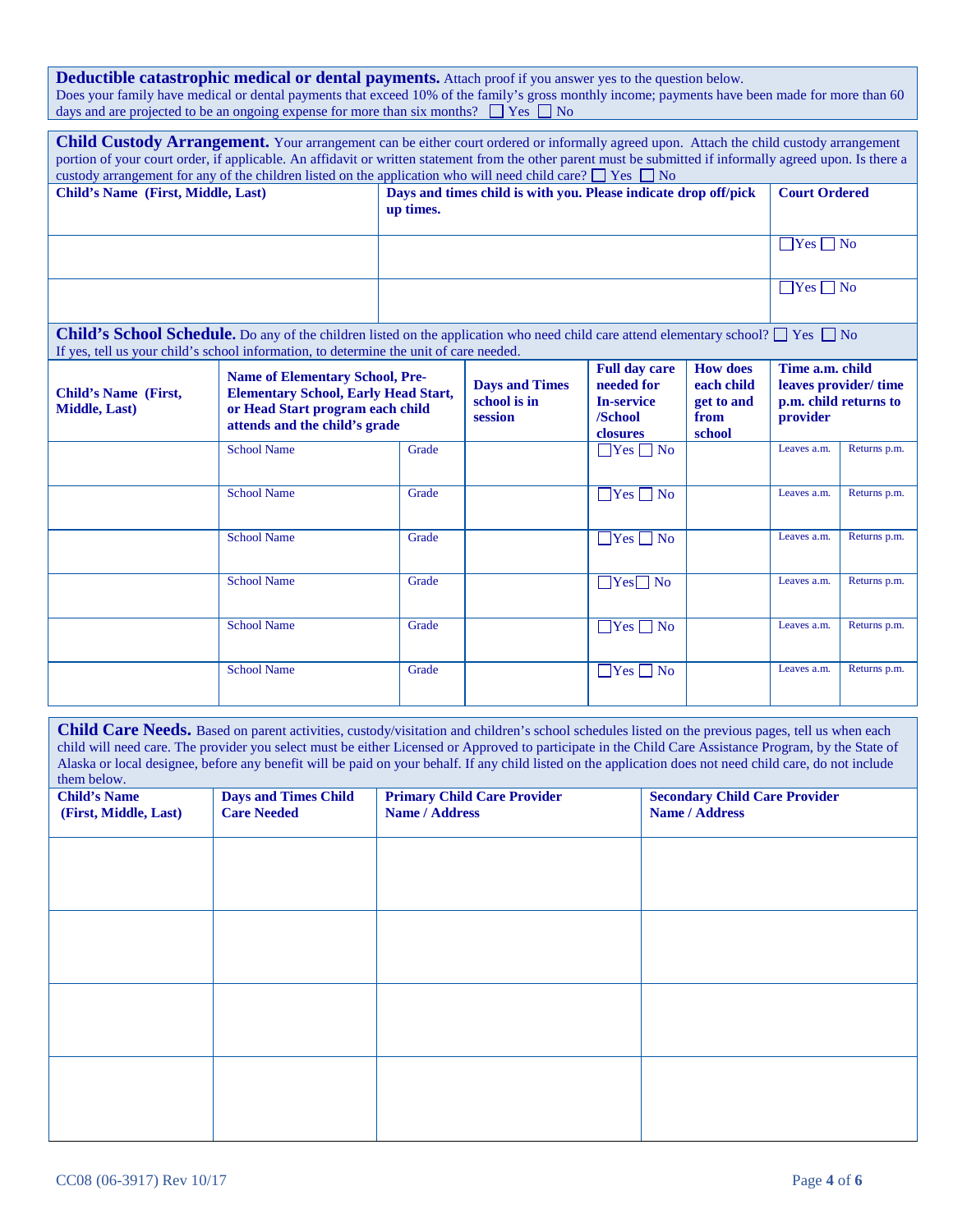| <b>Preferred Interview Day / Timeframe and Method:</b> Telephonic In-Person at CCA Office. The parent listed at the top                 |
|-----------------------------------------------------------------------------------------------------------------------------------------|
| of page 1 of this application is required to participate in an interview. Your preferred day/time will be honored whenever possible;    |
| however, due to multiple requires for the same day/time it may not be possible. Please provide more than one preferred day/time so your |
| interview can be completed in a timely manner.                                                                                          |

**Day(s) of the week preferred: Best time of the day:** 

#### **In-Home Provider Information.**

Under limited circumstances, outlined in 7 AAC 41.370, you may select an individual to provide child care services in your home. You are considered the employer and are required to complete an additional *In-home Child Care* application. You are responsible for compliance with all labor and IRS laws and requirements. There may be a lapse in eligible coverage as approval and effective start dates for In-home caregivers is the first of the month following receipt of all the required information. This may require you to pay your caregiver out-of-pocket for child care. These costs will not be covered by the Child Care Assistance Program. Your In-home caregiver may not reside in your home and may not care for another family's children. Your caregiver may not bring their own children, if any, to your home while caring for your children, unless there will be a maximum of five children younger than twelve and only with your written permission.

**\_\_\_\_\_\_\_\_\_\_\_\_\_\_\_\_\_\_\_\_\_\_\_\_\_\_\_\_\_\_\_\_\_\_\_\_\_\_\_\_\_\_\_\_\_\_\_\_\_\_\_\_\_\_\_\_\_\_\_\_\_\_\_\_\_\_\_\_\_\_\_\_\_\_\_\_\_\_\_\_\_\_\_\_\_\_\_\_\_\_\_\_\_\_\_\_\_\_\_**

**\_\_\_\_\_\_\_\_\_\_\_\_\_\_\_\_\_\_\_\_\_\_\_\_\_\_\_\_\_\_\_\_\_\_\_\_\_\_\_\_\_\_\_\_\_\_\_\_\_\_\_\_\_\_\_\_\_\_\_\_\_\_\_\_\_\_\_\_\_\_\_\_\_\_\_\_\_\_\_\_\_\_\_\_\_\_\_\_\_\_\_\_\_\_\_\_\_\_\_**

**\_\_\_\_\_\_\_\_\_\_\_\_\_\_\_\_\_\_\_\_\_\_\_\_\_\_\_\_\_\_\_\_\_\_\_\_\_\_\_\_\_\_\_\_\_\_\_\_\_\_\_\_\_\_\_\_\_\_\_\_\_\_\_\_\_\_\_\_\_\_\_\_\_\_\_\_\_\_\_\_\_\_\_\_\_\_\_\_\_\_\_\_\_\_\_\_\_\_\_**

**\_\_\_\_\_\_\_\_\_\_\_\_\_\_\_\_\_\_\_\_\_\_\_\_\_\_\_\_\_\_\_\_\_\_\_\_\_\_\_\_\_\_\_\_\_\_\_\_\_\_\_\_\_\_\_\_\_\_\_\_\_\_\_\_\_\_\_\_\_\_\_\_\_\_\_\_\_\_\_\_\_\_\_\_\_\_\_\_\_\_\_\_\_\_\_\_\_\_\_**

**\_\_\_\_\_\_\_\_\_\_\_\_\_\_\_\_\_\_\_\_\_\_\_\_\_\_\_\_\_\_\_\_\_\_\_\_\_\_\_\_\_\_\_\_\_\_\_\_\_\_\_\_\_\_\_\_\_\_\_\_\_\_\_\_\_\_\_\_\_\_\_\_\_\_\_\_\_\_\_\_\_\_\_\_\_\_\_\_\_\_\_\_\_\_\_\_\_\_\_**

**\_\_\_\_\_\_\_\_\_\_\_\_\_\_\_\_\_\_\_\_\_\_\_\_\_\_\_\_\_\_\_\_\_\_\_\_\_\_\_\_\_\_\_\_\_\_\_\_\_\_\_\_\_\_\_\_\_\_\_\_\_\_\_\_\_\_\_\_\_\_\_\_\_\_\_\_\_\_\_\_\_\_\_\_\_\_\_\_\_\_\_\_\_\_\_\_\_\_\_**

**\_\_\_\_\_\_\_\_\_\_\_\_\_\_\_\_\_\_\_\_\_\_\_\_\_\_\_\_\_\_\_\_\_\_\_\_\_\_\_\_\_\_\_\_\_\_\_\_\_\_\_\_\_\_\_\_\_\_\_\_\_\_\_\_\_\_\_\_\_\_\_\_\_\_\_\_\_\_\_\_\_\_\_\_\_\_\_\_\_\_\_\_\_\_\_\_\_\_\_**

**\_\_\_\_\_\_\_\_\_\_\_\_\_\_\_\_\_\_\_\_\_\_\_\_\_\_\_\_\_\_\_\_\_\_\_\_\_\_\_\_\_\_\_\_\_\_\_\_\_\_\_\_\_\_\_\_\_\_\_\_\_\_\_\_\_\_\_\_\_\_\_\_\_\_\_\_\_\_\_\_\_\_\_\_\_\_\_\_\_\_\_\_\_\_\_\_\_\_\_**

**\_\_\_\_\_\_\_\_\_\_\_\_\_\_\_\_\_\_\_\_\_\_\_\_\_\_\_\_\_\_\_\_\_\_\_\_\_\_\_\_\_\_\_\_\_\_\_\_\_\_\_\_\_\_\_\_\_\_\_\_\_\_\_\_\_\_\_\_\_\_\_\_\_\_\_\_\_\_\_\_\_\_\_\_\_\_\_\_\_\_\_\_\_\_\_\_\_\_\_**

**\_\_\_\_\_\_\_\_\_\_\_\_\_\_\_\_\_\_\_\_\_\_\_\_\_\_\_\_\_\_\_\_\_\_\_\_\_\_\_\_\_\_\_\_\_\_\_\_\_\_\_\_\_\_\_\_\_\_\_\_\_\_\_\_\_\_\_\_\_\_\_\_\_\_\_\_\_\_\_\_\_\_\_\_\_\_\_\_\_\_\_\_\_\_\_\_\_\_\_**

Child care will be provided in  $\frac{my}{wm}$  home (In-home Care) by (caregiver's name):

## Use this space for any additional information: